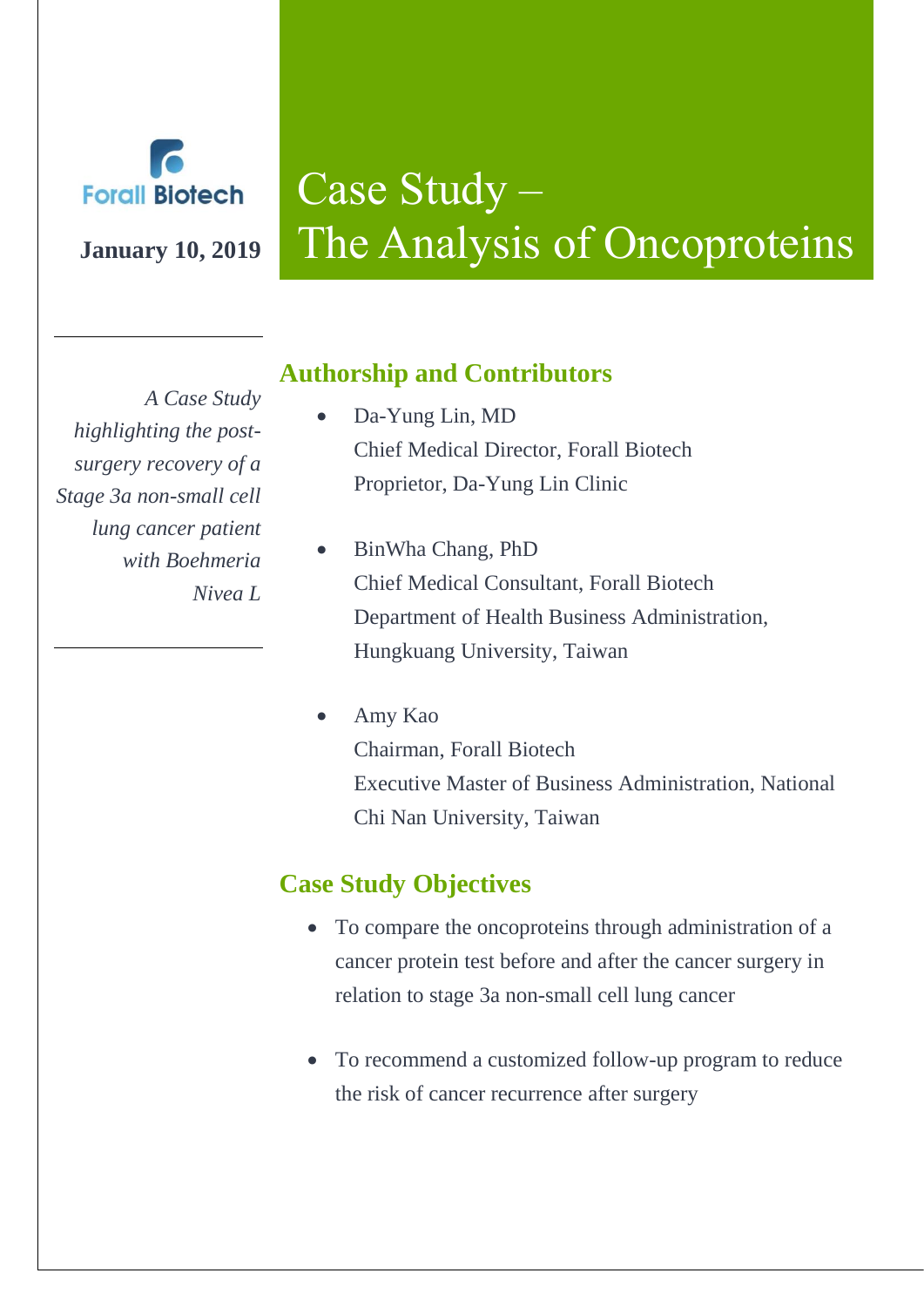# **Client Background**

| Gender                    | Female                                         |
|---------------------------|------------------------------------------------|
| Age                       | 68 years old                                   |
| Occupation                | Businessperson                                 |
| Medical History $-$       | Bilateral lung adenocarcinomas is the          |
| <b>First Visit</b>        | medical condition. The left-side has gone      |
|                           | under operation through surgical               |
|                           | removal, and currently waiting for the         |
|                           | right-side operation in Taipei, Taiwan         |
| <b>Current Medication</b> | <b>Traditional Chinese Medicine prescribed</b> |
|                           | by a local physician in Beijing                |
| <b>Reference Year</b>     | 2018                                           |

## **Key Problems**

Stage 3a non-small cell lung cancer. At initial client visit, Left Lung was already operated.

# **Recommendations**

Check the oncoproteins (COX-2, GRP78, AKT, p38 MAPK, Pglycoprotein, β-catenin, MMP-9, Thr308) before and after the right-side lung surgery. Technology for the cancer market test was provided by Forall Biotech.

# **Test Results**

First Test – 2018/06 (Right Lung pending operation, as Left Lung already operated).

Second Test – 2018/10 (Right Lung already operated)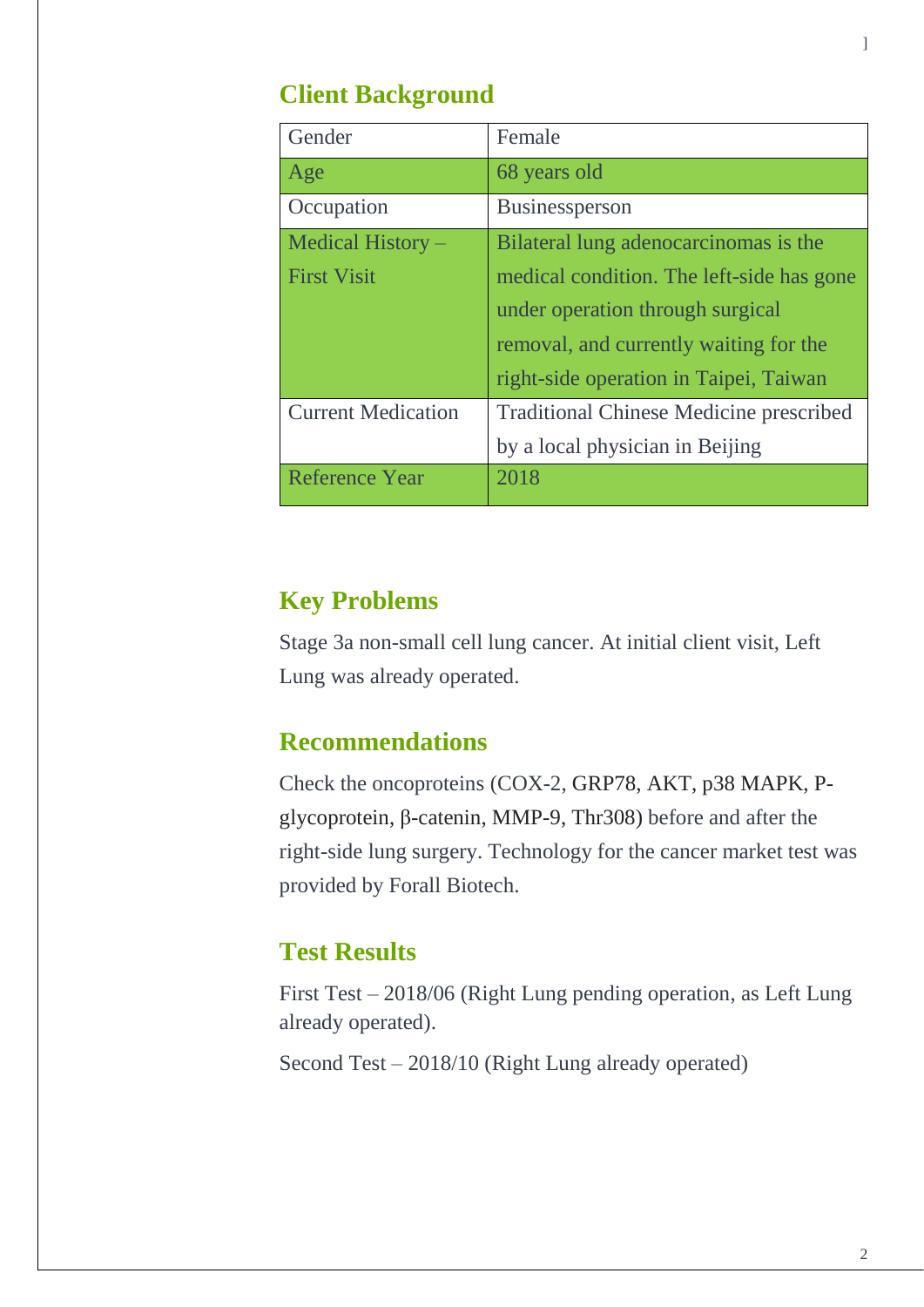

Levels of Risk

- 0.00-0.20 Rare Risk
- $0.20 0.40$  Low Risk
- $0.40 0.60$  Moderate Risk
- $0.60 0.80$  High Risk
- $0.80-1.00$  Extreme Risk

#### **Post-Surgery (Right Lung) Conclusion**

The patient with Stage 3a lung adenocarcinoma is still at risk for developing cancer recurrence due to micrometastases after surgery. The attending physician arranged annual CT scans and chest x-rays three times per year for the patient in order to detect recurrent or repeat cancers early when she appeared to be cured.

Other than that, the patient accepted the blood oncoproteins tests before and after her right-side lung operation. The oncoproteins test just requires approximately 12 ml of the patient's blood each time. Comparing the pre-surgery and post-surgery cancer proteins reports, we arrived at some of the following points: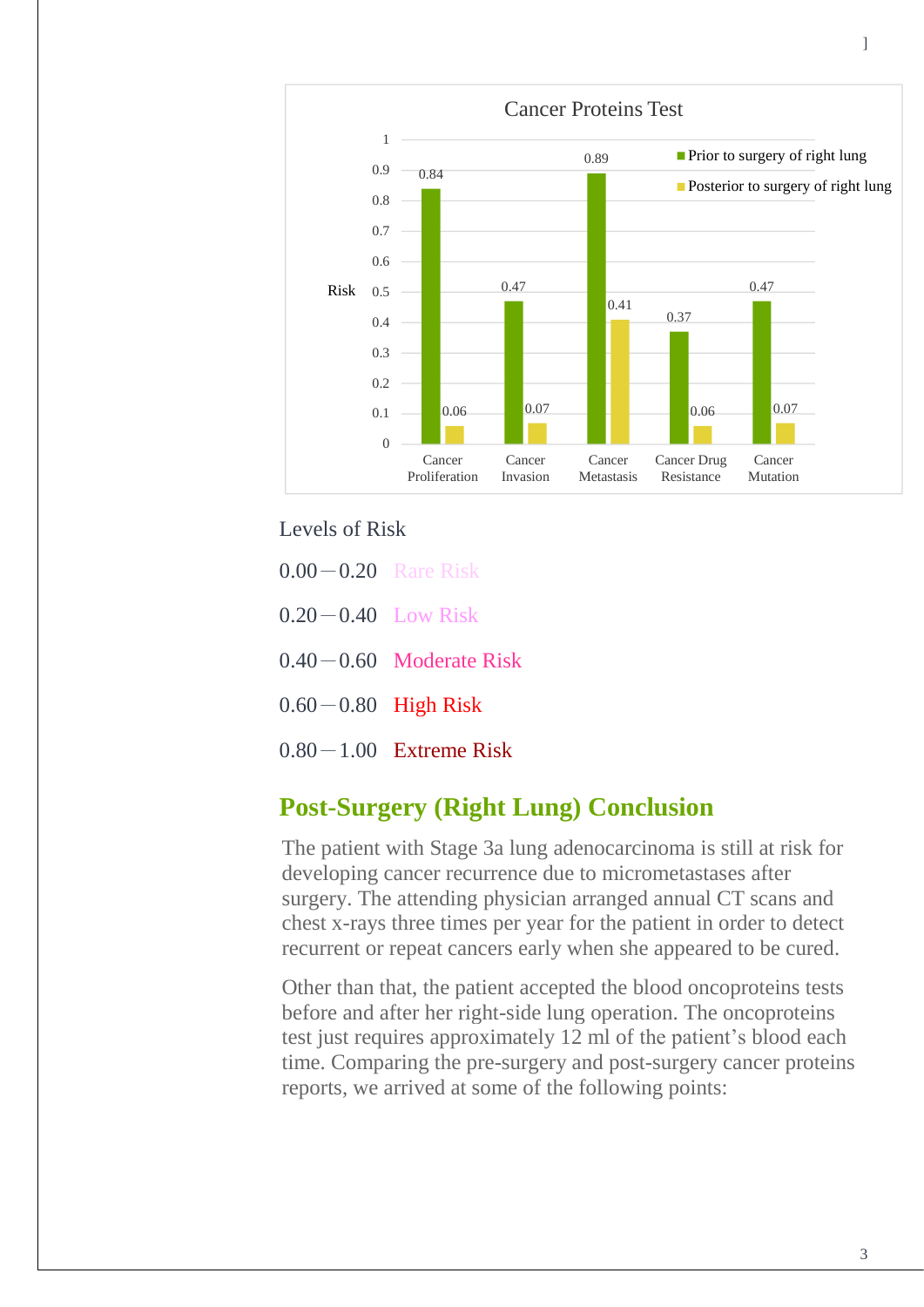- $\checkmark$  The risks of cancer proliferation and invasion dropping to the range of "**Rare Risk**" signify that the tumors and the surrounding infected tissues were thoroughly eliminated.
- $\checkmark$  The risk of cancer metastasis being still at the level of "**Moderate Risk**" after surgery reveal the tumor resection can't prevent the metastatic cancer cells from migrating.
- $\checkmark$  The risks of cancer drug resistance and cancer cell mutation declined to the level of "**Rare Risk**" indicate the patient didn't receive radiation, chemotherapy, precision medicine or targeted therapy after operation yet.

As the patient's post-surgery cancer proteins report showed the presence of micrometastases, what kind of the treatment may benefit the patient next?

# **New Strategy to Improve Cancer Treatment Follow-up**

- $\checkmark$  Anti-oncoproteins therapy
- $\checkmark$  Cancer proteins test every 3 months

Over the past two decades, researchers from Germany, Taiwan and other countries have demonstrated Boehmeria Nivea L. extract (BNE) has multiple functions in addressing cancer cells, including the inhibition on the inflammatory COX-2 proteins, the cancer development regulation protein, β-catenin, the cancer cell survival protein, AKT, anti-apoptotic protein, GRP78, the invasion and metastasis associated protein, MMP9 and chemotherapeutic drug resistant protein, P-glycoprotein.

The result showcase that BNE inhibited the growth, invasion, migration and mutation of the cancer cells. At present, BNE has been made into granules, capsules and tablets.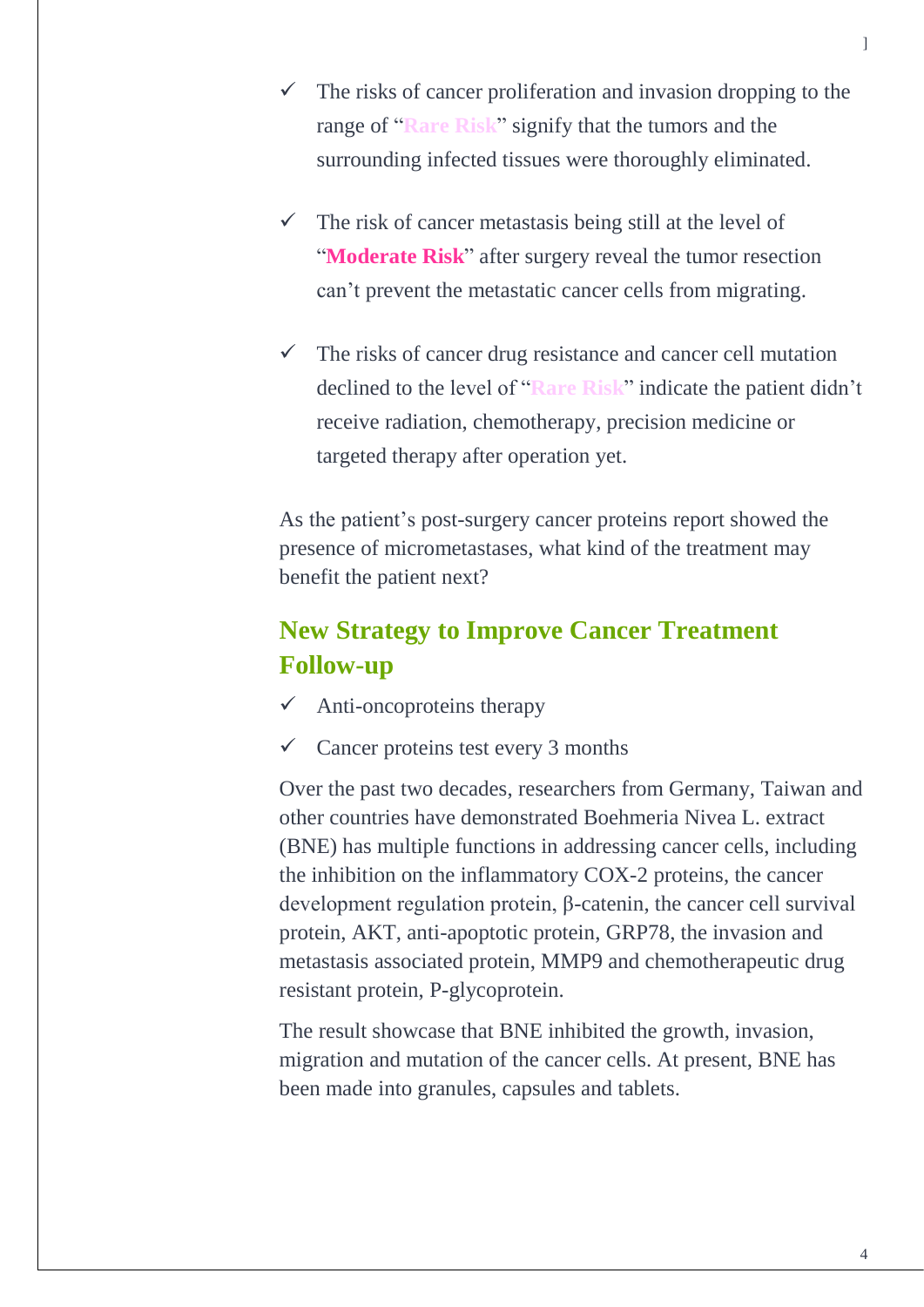## **Recommended Prescription**

Due to micrometastases having been detected by the cancer proteins test after surgery, BNE granules of 18 gm daily have been prescribed to the patient for the initial three months.

The rationale for the administration of BNE depends upon the assessment of pharmacokinetic (PK) and pharmacodynamic (PD) interaction of BNE. The dosage of extract granules would be adjusted according to the result of the cancer protein test three months later.

| Date       | <b>Intake Period</b>              |
|------------|-----------------------------------|
| Early 2018 | Left Lung under Surgical Removal  |
| 2018/6     | <b>First Cancer Market Test</b>   |
| 2018/6-10  | <b>BNE</b> Intake – Four Months   |
| 2018/9     | Right Lung under Surgical Removal |
| 2018/10    | <b>Second Cancer Marker Test</b>  |
| 2018/10-12 | <b>BNE</b> Intake – Two Months    |
| 2020/1     | <b>Third Cancer Market Test</b>   |

Summary of BNE Intake

#### **Summary of Impact - BNE Intake**

BNE serves different purposes pre- and post-surgery and is therefore prescribed separately.

For pre-surgery, BNE is able to create a clear pathway between the healthy cells and cancerous cells, essentially segregating the latter into a defined area, which allows for a clear cancerous area to be scanned by medical scans. The benefits of this are:

- Allow a cleaner and more precise surgical removal
- Reduces the time of surgery
- Helps to reduce the need to remove additional healthy cells and organs during surgery

For post-surgery, BNE is recommended for continual intake for the following purposes: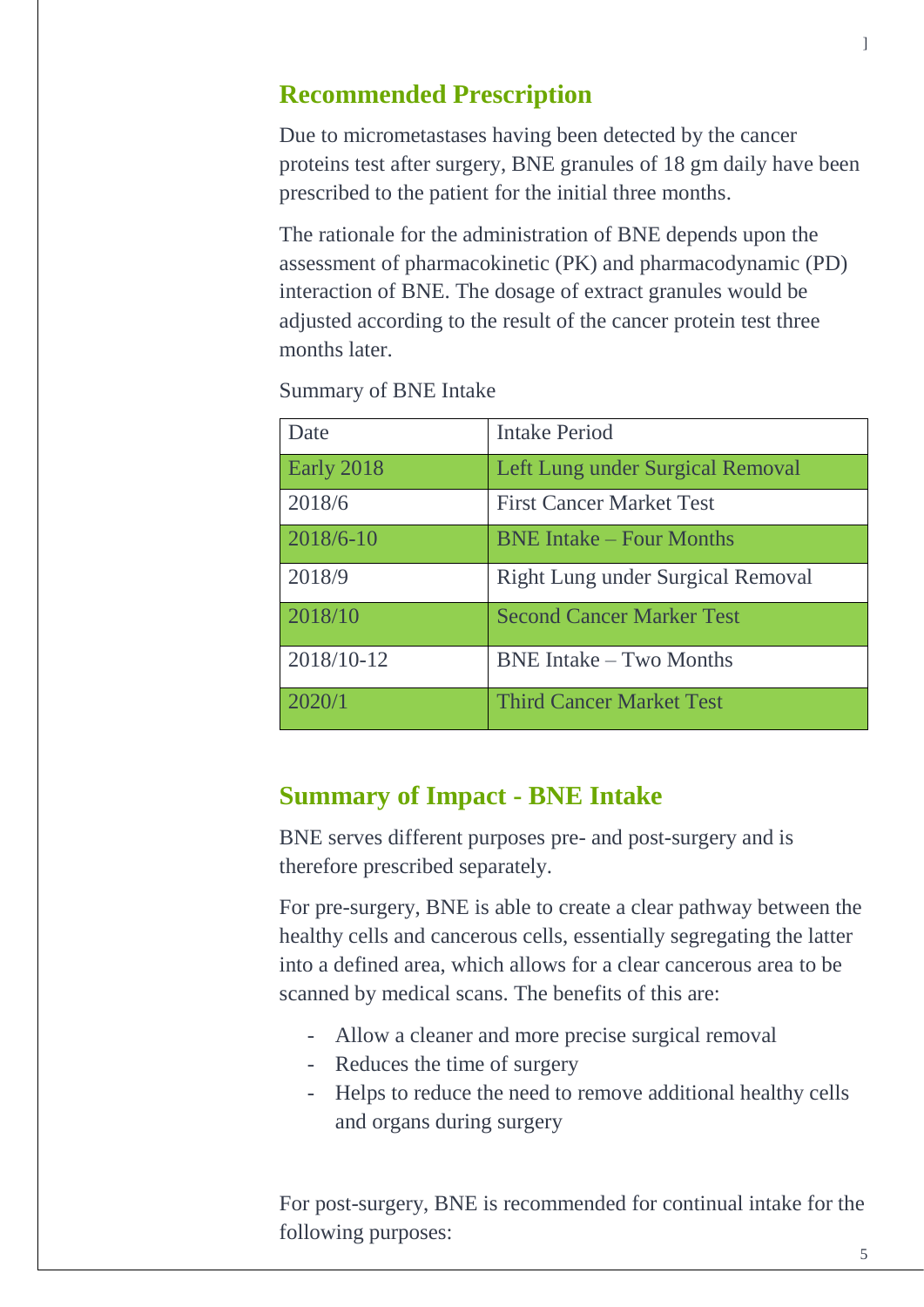- Reduce the cancerous cells and cancer proteins which were not able to be removed during surgery
- Remove the cancerous cells which could have spread through the blood lymphatic system during surgery
- Lower the chance of recurrence of cancer for patients who have chosen to discontinue further treatment including chemotherapy and other conventional methods

#### **About the Author**

Da-Yung Lin double majored in Chinese and Western Medicine as an undergraduate at China Medical University in Taichung. The school mission is to become a global leader in both Chinese and Western Medicine. After graduating from the university, Lin passed the professional exams in both disciplines and then integrated Chinese and Western Medicine in clinical practice for about 20 years. The years of experience is supported by the transition of Traditional Chinese Medicine (TCM) as it undergoes qualitative and quantitative analysis, allowing medical practitioners to combine the use of Chinese and Western Medicine precisely and efficiently. Consequently, the concentrated herbal extracts in biotechnological process are the absolute requirement of connecting the traditional and modern medicine in the future.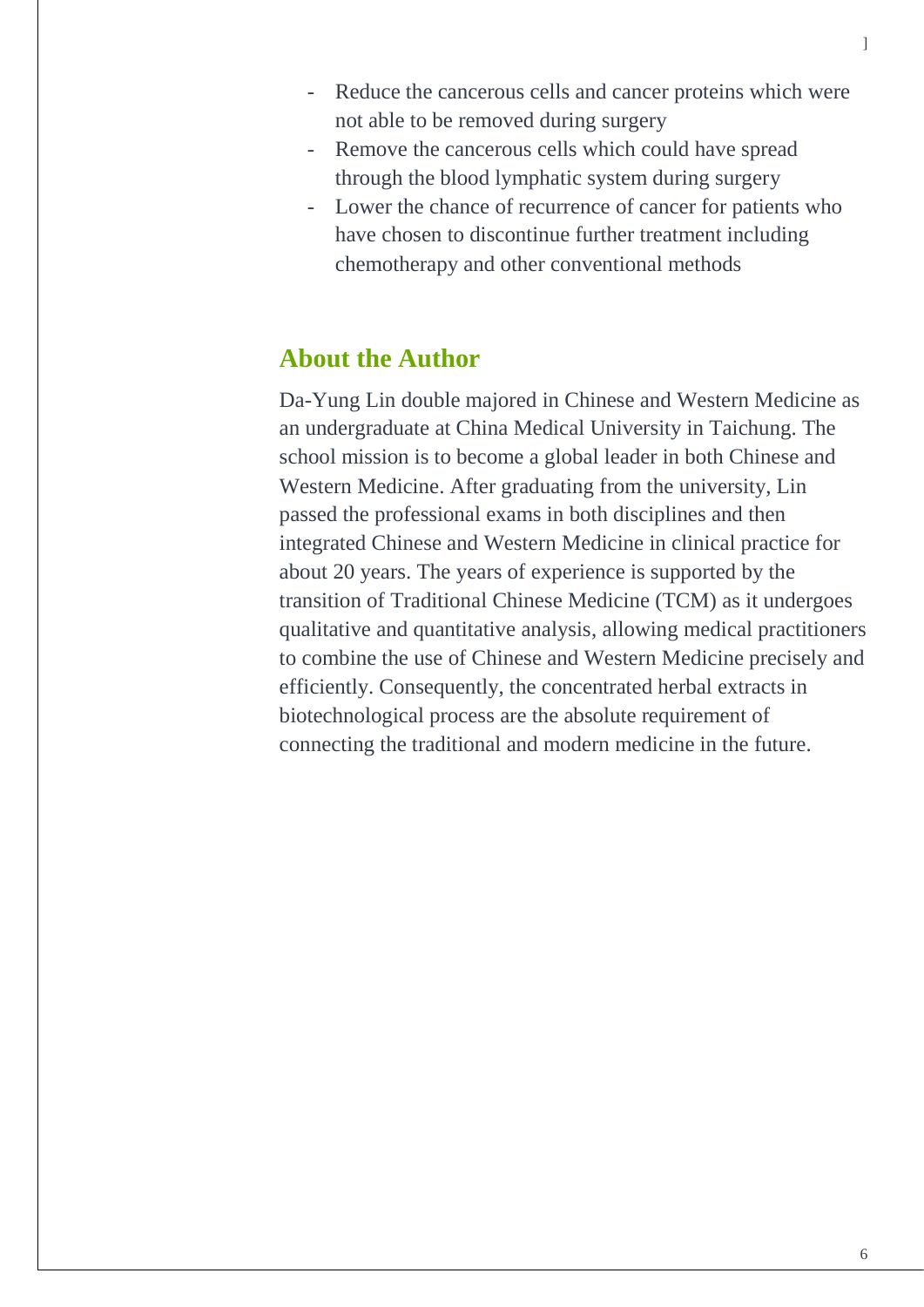## **Case Study Attachments**

Below is a case study of another patient which highlights the positive impact of BNE intake.



Above: First Cancer Marker Test

Below: Second Cancer Market Test after One Year of BNE Intake